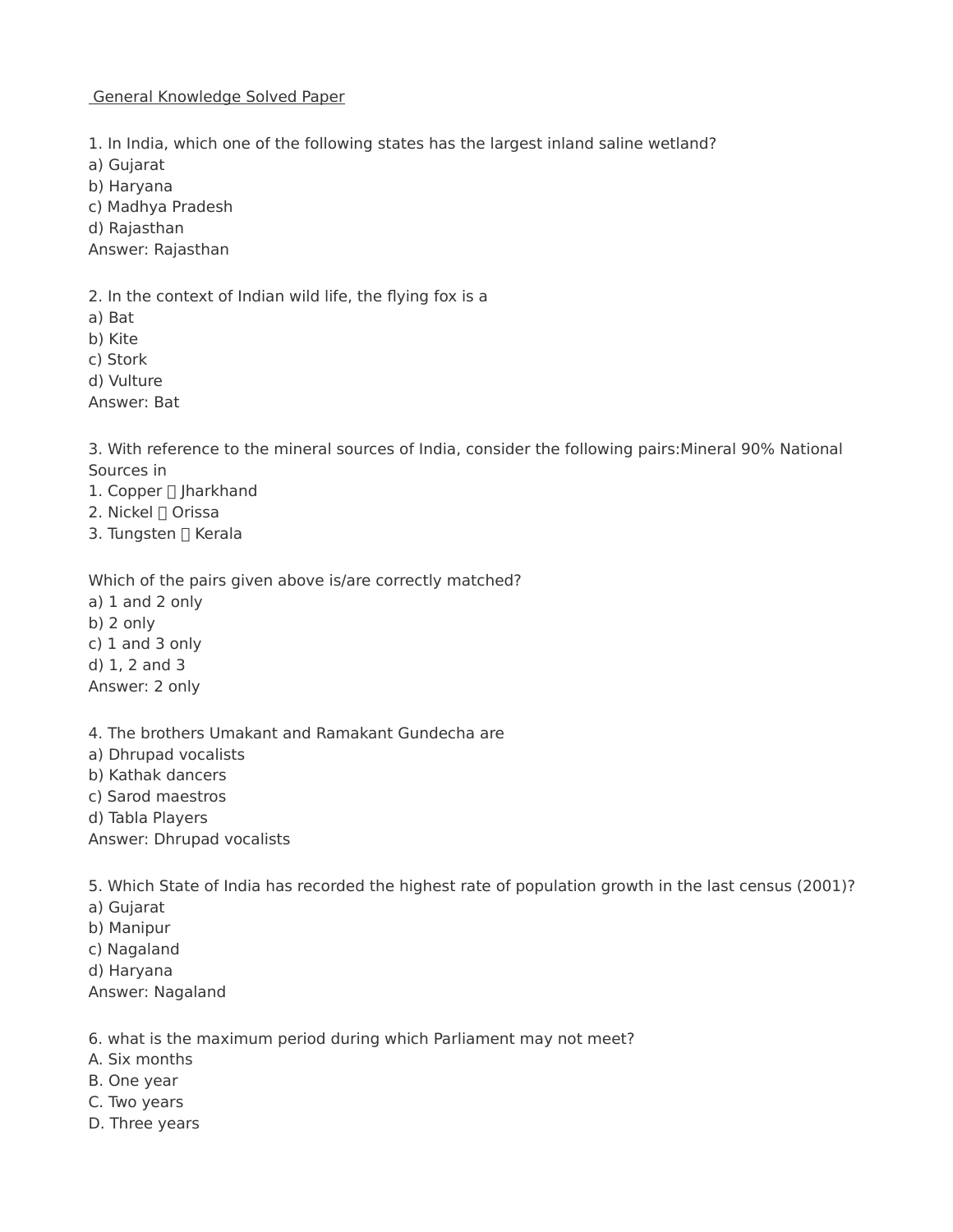Answer - A. Six months

7. Rajya Sabha can delay the Money Bill passed by the Lok Sabha for a period not exceeding

- A. 9 days
- B. 14 days
- C. 15 days
- D. 30 days

Answer - B. 14 days

- 8. Parliament consists of ?
- A. Prime Minister and other Ministers
- B. President, Prime Minister and other Ministers
- C. President, Rajya Sabha and Lok Sabha
- D. President, Chief Justice and Lok Sabha
- Answer C. President, Rajya Sabha and Lok Sabha

9. Which country is known as the  $\Box$  Land of the Morning Calm $\Box$ 

- A. Japan
- B. Korea
- C. Taiwan
- D. Netherlands

Answer - B. Korea

- 10. Country known as the Sugar Bowl of the World is
- A. Cuba
- B. India
- C. Burma
- D. Norway

Answer - A. Cuba

11. Which of the following cows gives maximum milk yield ?

- A. Jersey
- B. Holstein
- C. Red Sindhi
- D. Sahiwal

Answer - A. Jersey

12. The sculpture with the three faces of Brahma, Vishnu and Mahesh known as  $\Box$ Trimurti $\Box$  appears in

- A. Ajanta caves
- B. Ellora caves
- C. Kalva caves
- D. Elephanta caves

Answer - D. Elephanta caves

13. During Aurangzeb<sup>[]</sup>s reign, which of the following were not included in his government?

- A. Rajputs
- B. Pathans
- C. Marathas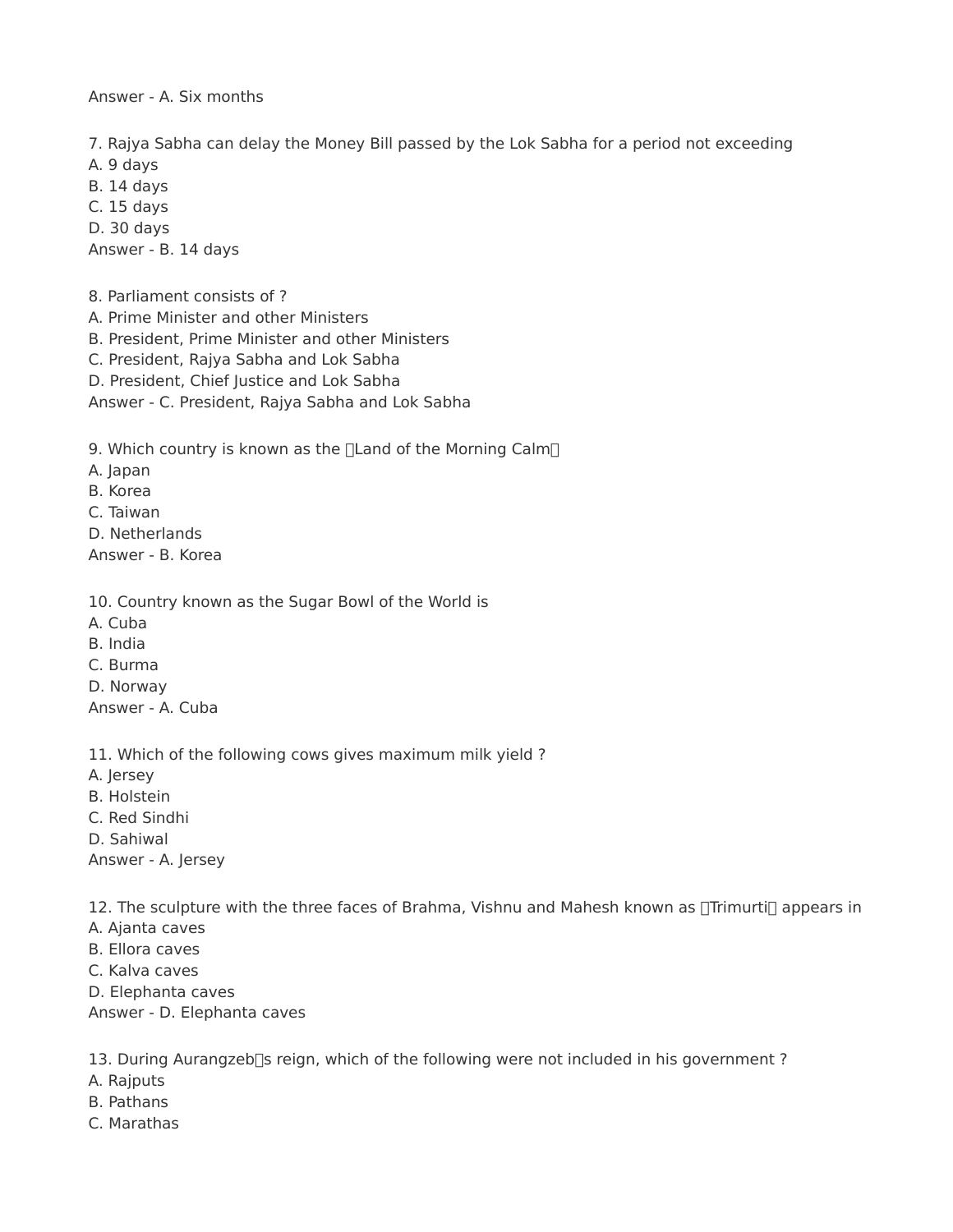D. All of these Answer - C. Marathas

14. What was the important reason for the fall of Vijayanagar Empire ?

- A. Unity among the Muslim rulers
- B. Internal instability and weakness of Princes
- C. Moplah<sup>[</sup>s rebellion]
- D. Economic bankruptcy

Answer - A. Unity among the Muslim rulers

15.  $\Box$ Inquilab Zindabad $\Box$  slogan was given by

- A. Chandra Shekhar Azad
- B. Subhash Chandra Bose
- C. Bhagat Singh
- D. Iqbal

Answer - C. Bhagat Singh

16. Red Shirts<sup>n</sup> movement aimed at

- A. To throw out Britishers from India
- B. To promote Communist organisational activities
- C. To promote trade union activities
- D. All of the above

Answer - A. To throw out Britishers from India

17. Which of the following was not the outcome of Jallianwalah Bagh massacre ?

- A. Suspension of Gen. Dyer
- B. Change in Gandhiji<sup>o</sup>s outlook towards Britishers
- C. Temporary peace in Punjab
- D. Renunciation of British titles and positions by many Indians

Answer - C. Temporary peace in Punjab

18.  $\Box$ Bijanti $\Box$  government is compared to the Chola $\Box$ s for

- A. Rural democracy
- B. Administrative system
- C. Land revenue collection system
- D. Display of wealth

Answer - D. Display of wealth

19. Who evolved the national consciousness as a formal concept ?

- A. B.G. Tilak
- B. Mahatma Gandhi
- C. Jawaharlal Nehru
- D. Surendranath Bannerjee

Answer - D. Surendranath Bannerjee

20. Why could British only succeed in trade and commerce in India ?

- A. Because of government backing
- B. Quality of merchandise